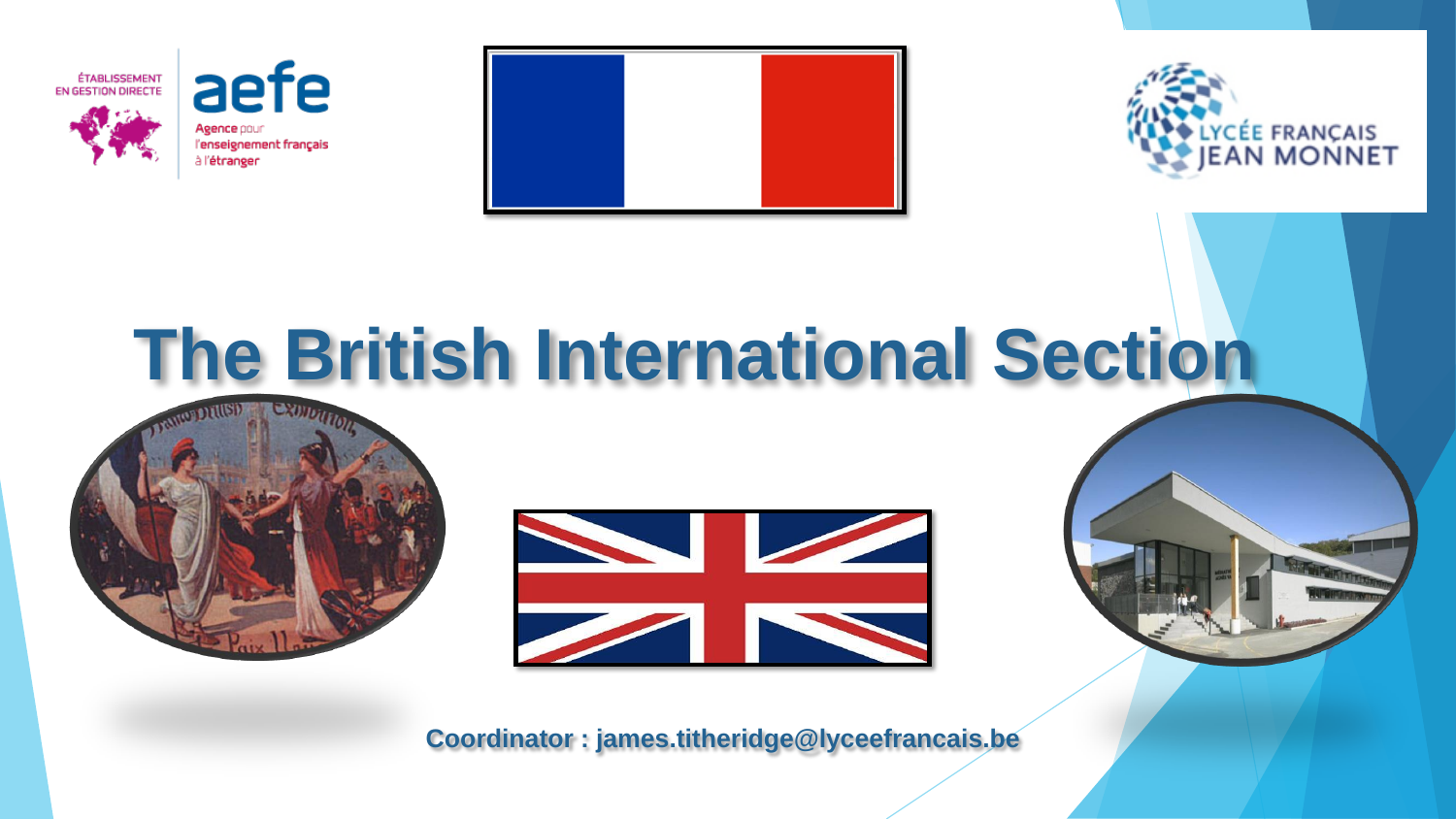

#### **Presentation of International Sections**



Information taken from the French Ministry of Education brochure presenting [International Sections:](http://cache.media.eduscol.education.fr/file/Europe_et_international/82/4/2015_juillet_brochure_ensco_HDEF_504824.pdf)

- "ISs are attended by French and foreign pupils and provision is not just bilingual but also bicultural. Throughout their schooling, pupils move naturally from one language to another and one culture to another and cross the border separating the two educational systems on a daily basis."
- "International sections offer children from foreign or bi-national families established in France [or expatriates: AEFE] the opportunity to integrate into the French school system whilst continuing to be taught in their mother tongue. At the same time, ISs offer French children who have returned from living overseas, or who have the necessary motivation and language skills, the opportunity to develop these skills in a bilingual and bi-cultural environment"
- **"To be admitted to the IS, students must submit a dossier and pass an examination demonstrating that they have sufficient competence in the language of the section."**





OSSIER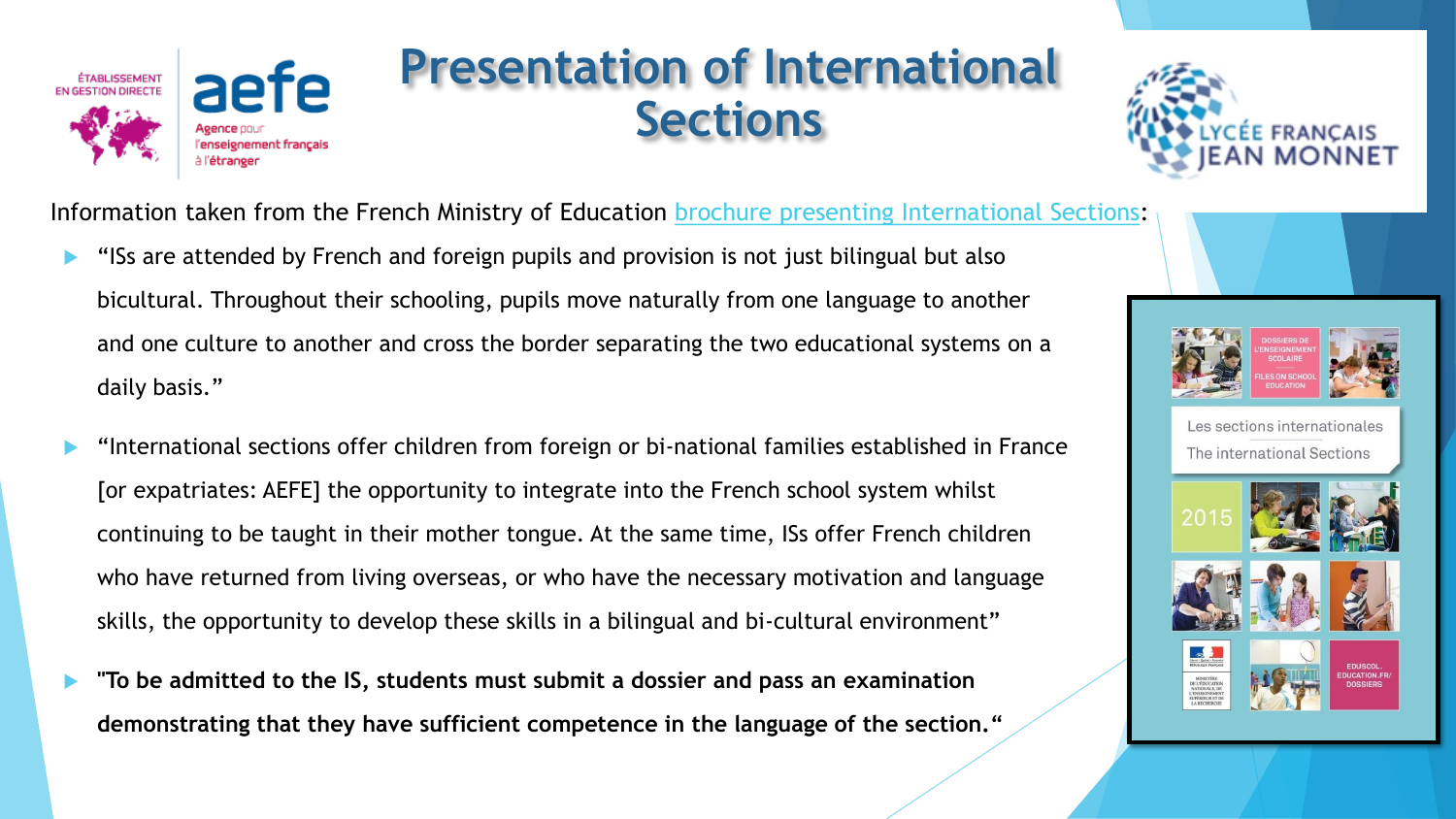

# **Admission to the British IS at the LFJM in Brussels**



 As a general rule, a candidate for the British IS must be able to read full texts (adapted to his/her age, of course) and express him/herself orally and in writing with ease in English.

 For new students, applications are examined by the coordinators of the British International Section: **during April**.

 Candidates whose applications have been validated are contacted by email to take a written assessment either in this or their current school, when a trip to Brussels is not possible : **April/ early May.**

 For students currently in the school, it is possible to integrate the International Section at every level except between "Première" and "Terminale".

 Validation of admission by the IS commission and Head of School; letter to families : **early June.**

 **Application forms and detailed information about conditions of admission are downloadable from the "[pré-inscriptions](http://preinscription.lycee-francais.net/v3/index.php?p=accueil&site=lfb-jeanmonnet&lng=FR)" page of our website.**

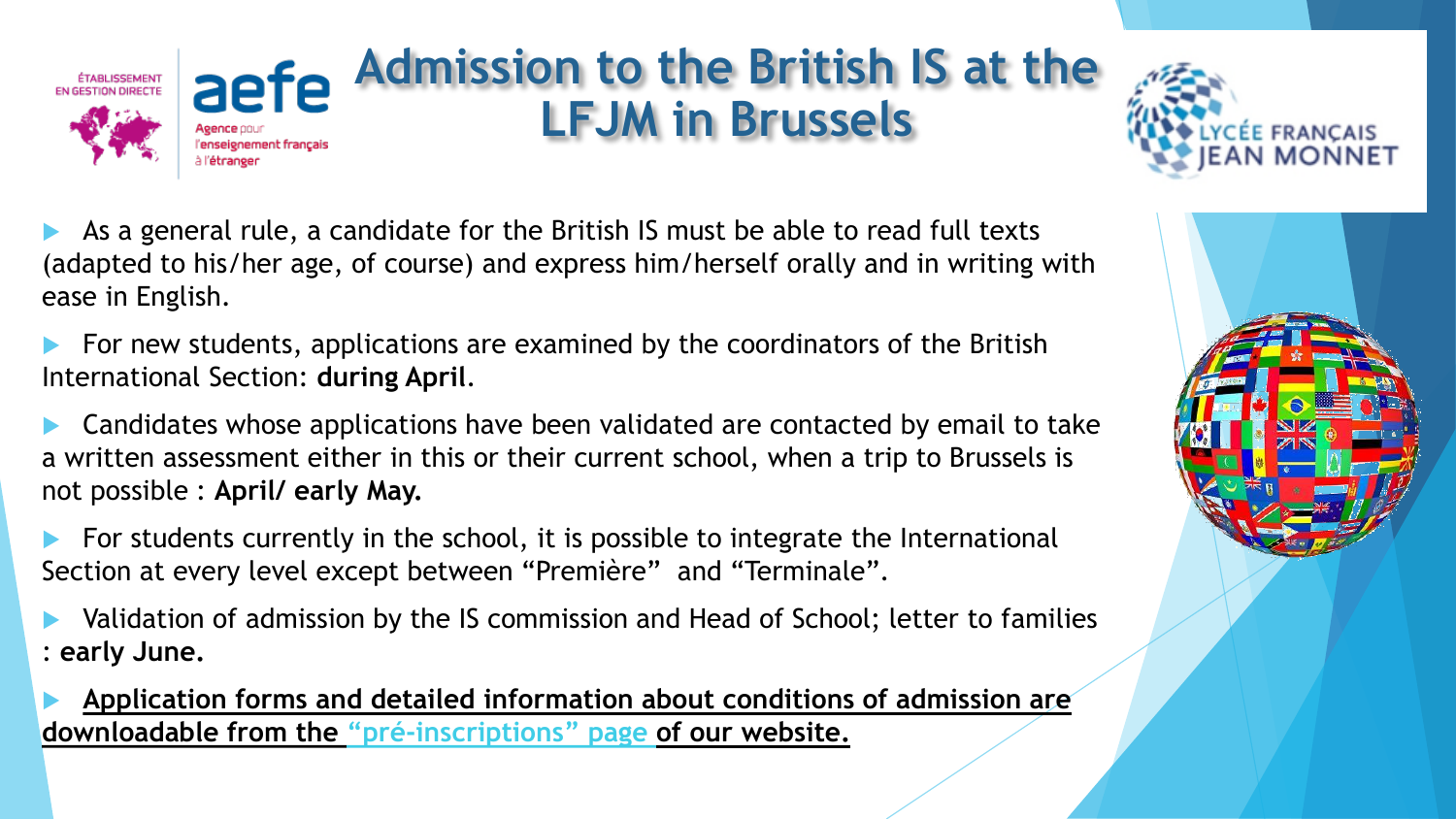

## **British International Section: please note**



- The number of places in the British IS is limited to 60 per level.
- 2. Admission cannot be guaranteed, even for candidates whose skills have been assessed and found to be sufficient.
- 3. In such very frequent cases, priority is given to:
	- a. Pupils already attending the LFJM and recommended by their English teacher.
	- b. Results of admissions assessments, where applicable.
	- c. Pupils already in an Anglophone International Section in France or an AEFE school.
	- d. Pupils' overall language skills, particularly their level of French.
- 4. It is not possible to "hold" a place in the IS in the event of a departure from the lycée, even temporarily (one year or more).
	- a. This place will be taken by another student who meets the admissions requirements.
	- b. Any returnee will be considered as an external student and must comply with the same admission conditions as other external students.
- 5. Some places may become available after the date of the IS commissions due to late departures or withdrawals.
	- ➢ In this case, the coordinator will contact the families of the candidates in 2. in accordance with the conditions described in 3.

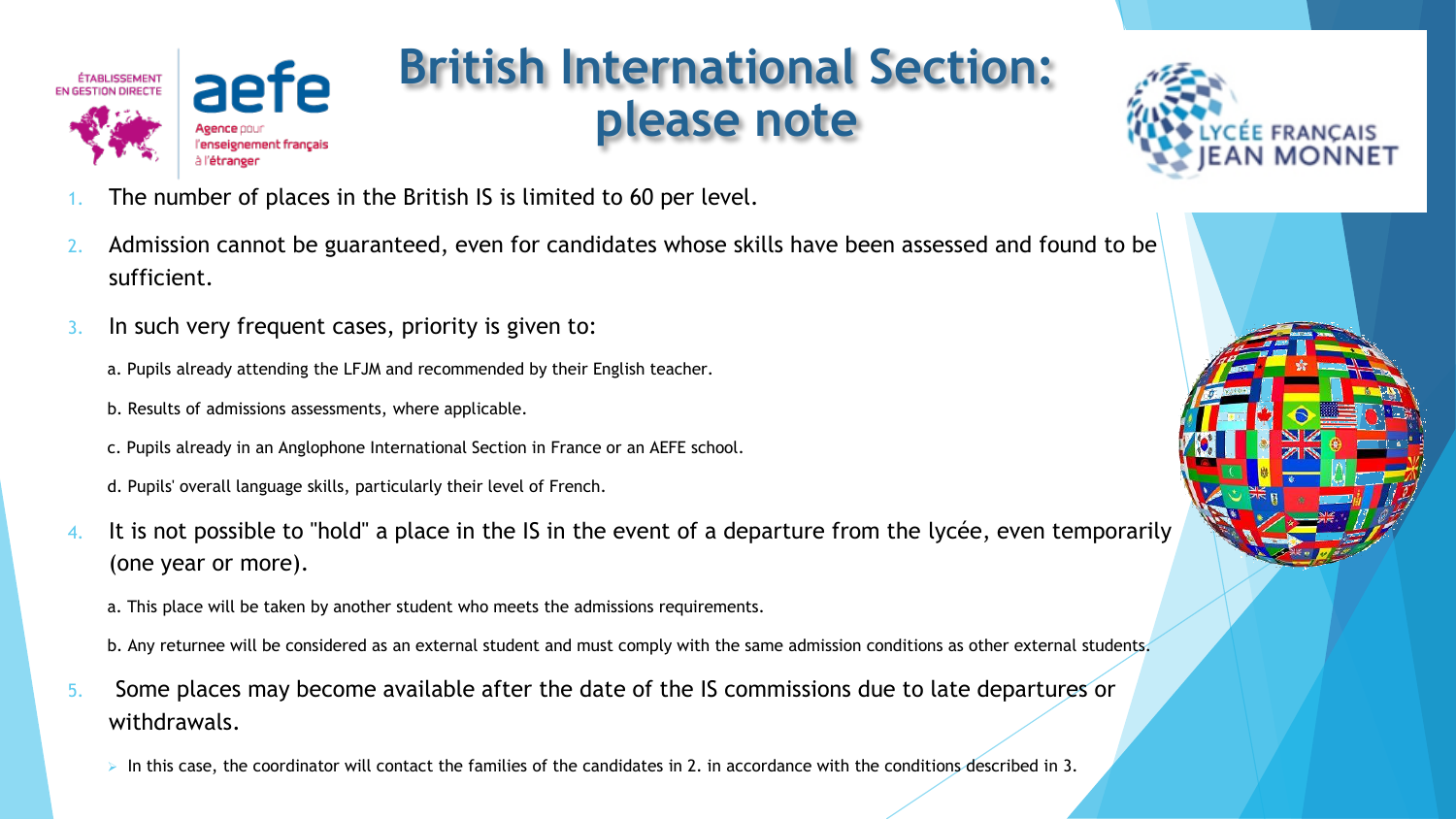

#### **The British IS in Collège : teaching and structure** enseignement français

From 6<sup>ème</sup> to 3<sup>ème</sup>, students follow the programme specific to the IS with complementary language and literature and history/geography lessons in English:

- 6 hours of language and literature (3 hours called LV + 3 additional hours)
- 2h history-geography (+ 2h in French)

 Since the start of the 2018 year, teaching in the collège IS has been structured in the form of a section, similar to the model already offered at lycée level:

- Complies with the official programmes for International Sections
- The courses given in French take place in mixed classes, made up of IS and non-IS students together.
- IS students come together for specific teaching in the language of the section (language and literature; history-geography).

**In 3<sup>ème</sup>, students take the tests specific to the National Brevet Diploma (DNB) international option (DNBi).**

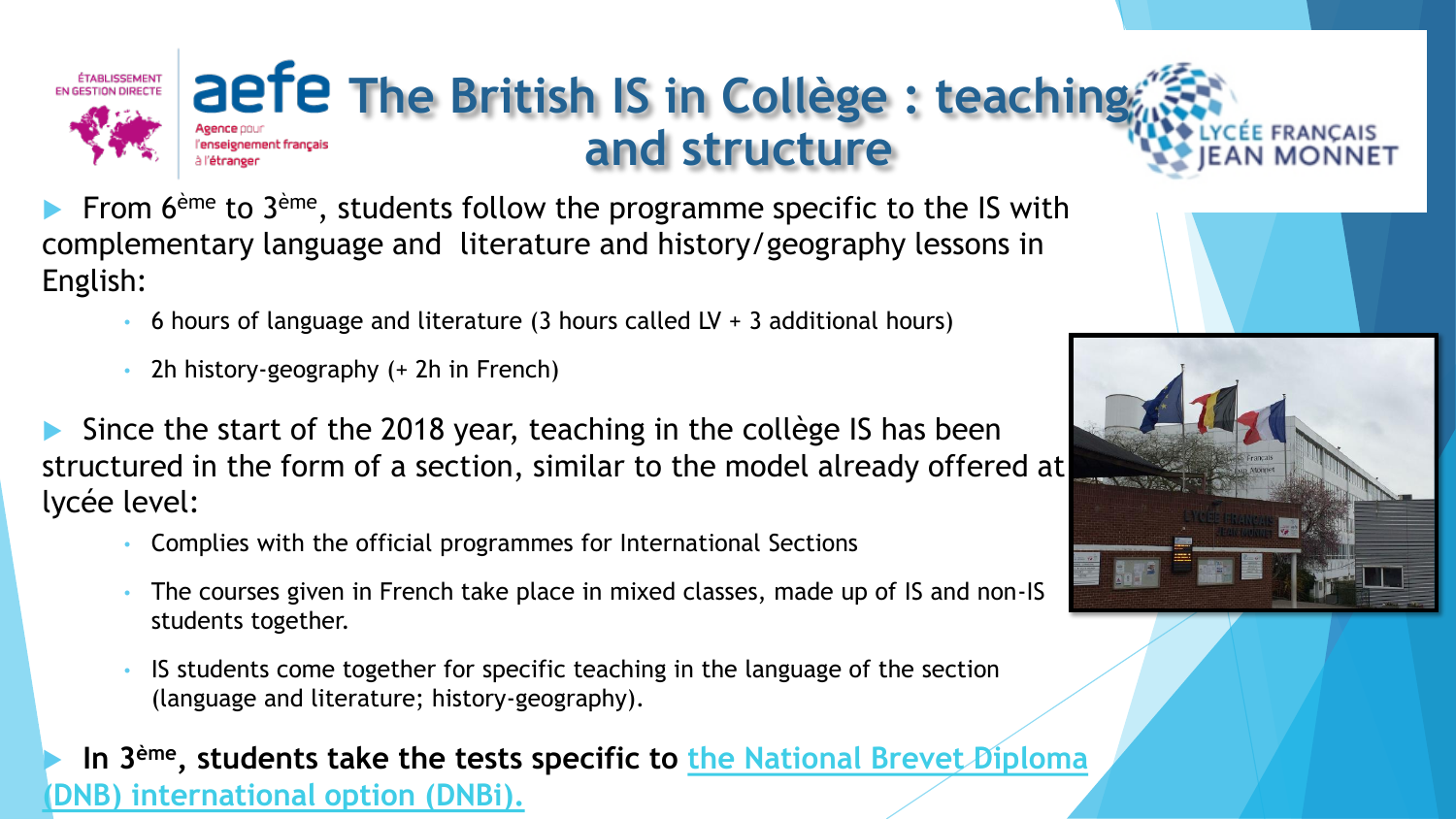

## **The IS in 3ème and in 2nde : IGCSE**



 The International General Certificate of Secondary Education is prepared over two years: in 3ème and 2nde. There are two compulsory exams at the end of 2nde: "English Language" and "English Literature". It is sometimes possible to join the IS and integrate this programme in 2nde for students with sufficient language skills and motivation.

 Preparation for the IGCSE allows students to strengthen their literary skills and general knowledge.

 In addition to exposure to the English language, it offers an in-depth approach to English literature and exposure to British pedagogical methods.

It is a diploma valid for life.

 The IGCSE is an excellent stepping stone to the requirements and methods of the OIB but is NOT compulsory for admission to OIB.

 It is also very useful for applications to British and other universities, but is NOT compulsory to apply to them either.

 The IGCSE is not a French system examination and is therefore not compulsory in a French or AEFE school; it is nevertheless offered in most SIs in France and abroad and is a compulsory component of our IS curriculum at the LFJM.

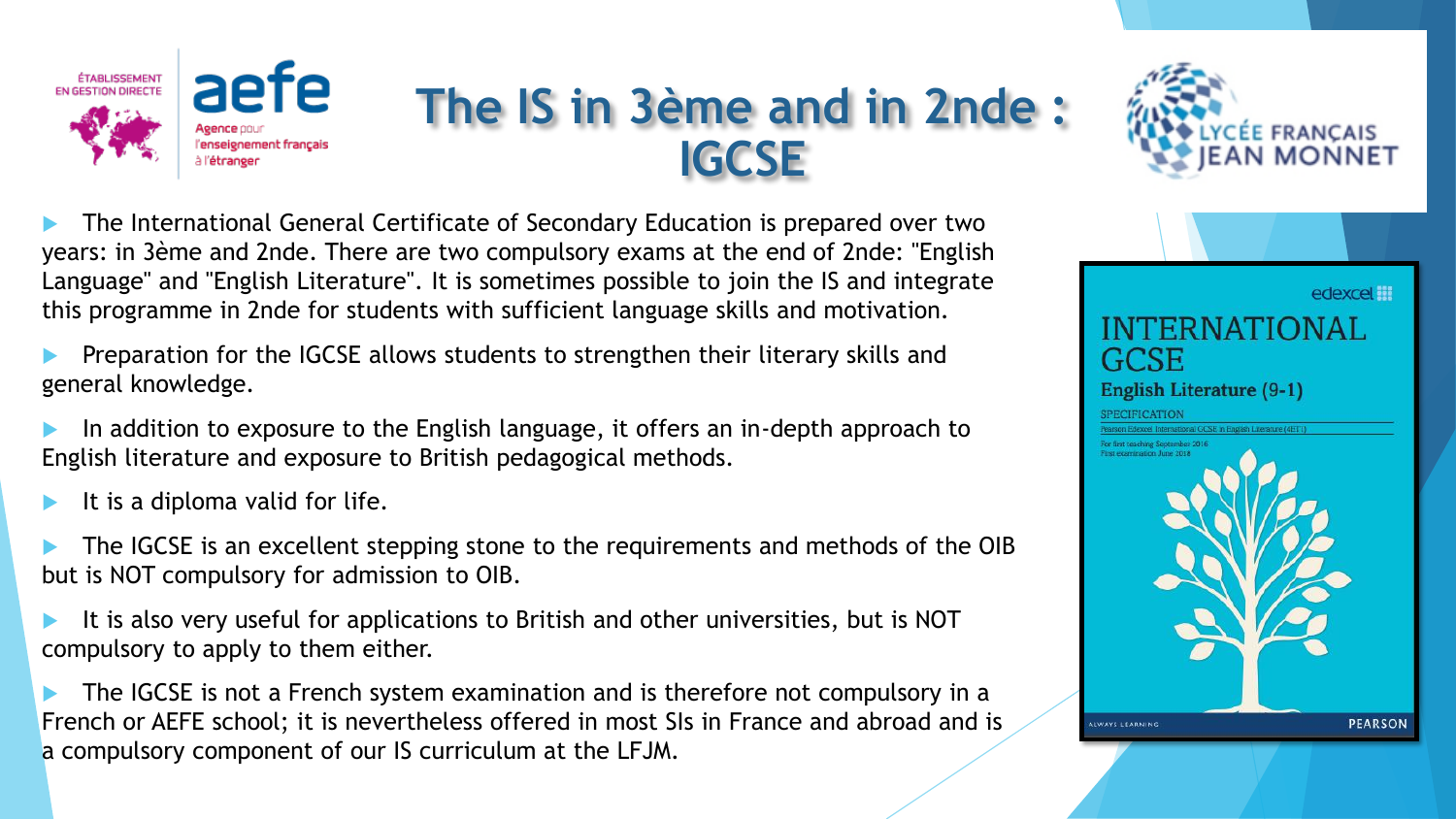





- The British version of the OIB is an integral part of a British-French high school leaving examination. It combines the wide range of subjects taught and the rigour of the French baccalaureate with additional subjects in English [language and literature and history/geography] to A-Level standard in a single diploma.
- It is jointly certified by The University of Cambridge International Examinations and the French Ministry of Education.
- This diploma is increasingly recognised in France, Great Britain and other countries for university admission.
	- It requires equivalent academic and language skills in English and French.



Cambridge International School

**MINISTERE DE L'EDUCATION NATIONALE** ET DE LA JEUNESSE

Liberté Egalité Fraternite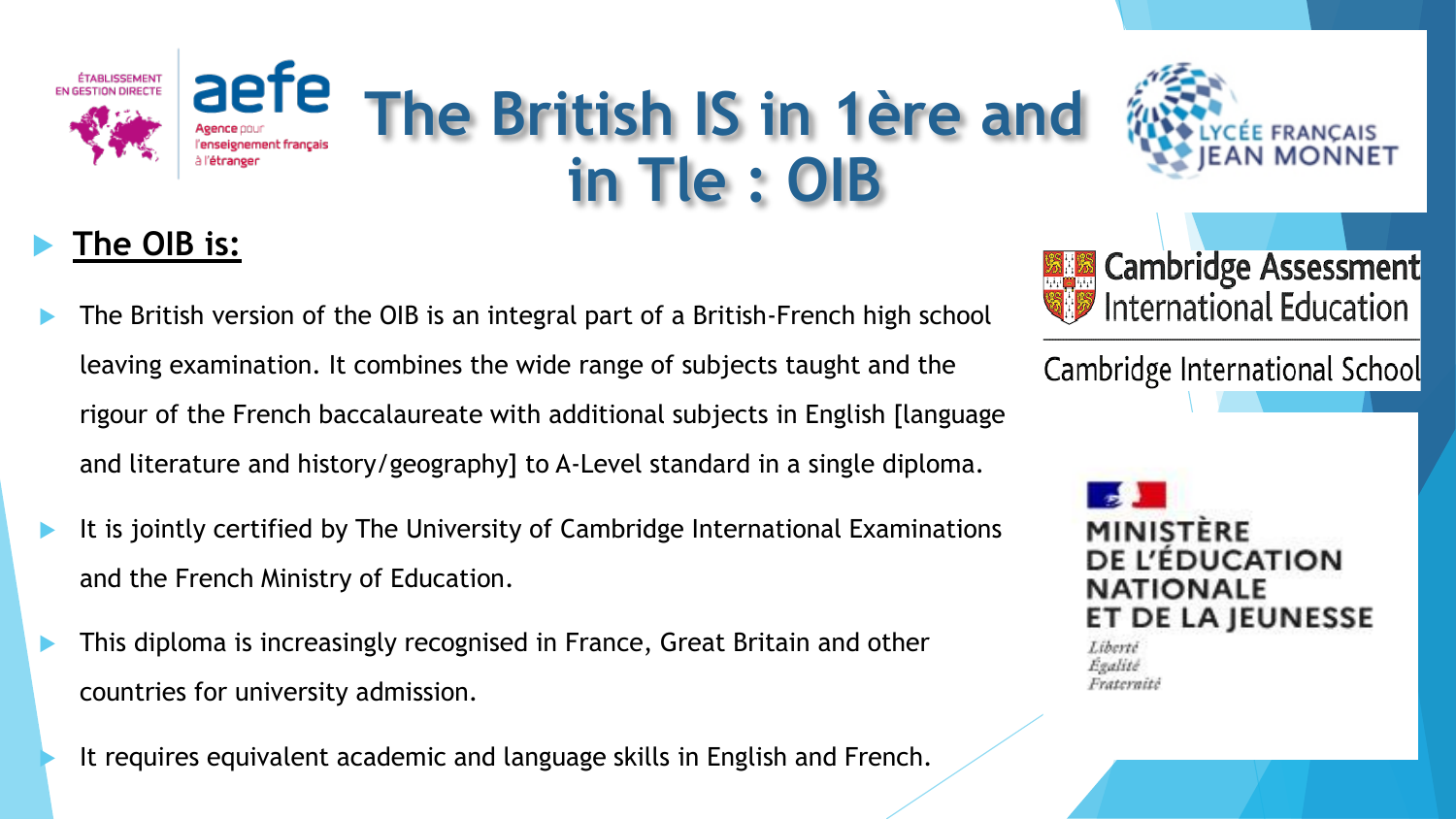



#### **The OIB is not:**

- "a dual-diploma awarded by France and another country. It is a specific arrangement whereby the French baccalaureate gives the skills and knowledge related to the language and culture of the partner country a substantial weighting (Cambridge).
- an option in addition to the exams of the baccalaureate. The specific exams replace in part the standard exams and, despite the term 'option', have a significant impact on whether the diploma is awarded.
- The International Baccalaureate (IB), which is not awarded by the French Education Ministry, but by the International Baccalaureate Organisation in Geneva. "

[https://cache.media.eduscol.education.fr/file/Europe\\_et\\_international/66/7/2015\\_Brochure\\_S](https://cache.media.eduscol.education.fr/file/Europe_et_international/66/7/2015_Brochure_SI_Interieur_489667.pdf) I\_Interieur\_489667.pdf



Cambridge International School

**MINISTERE DE L'ÉDUCATION NATIONALE** DE LA JEUNESSE ET.

Liberté Egalité Fraternitë